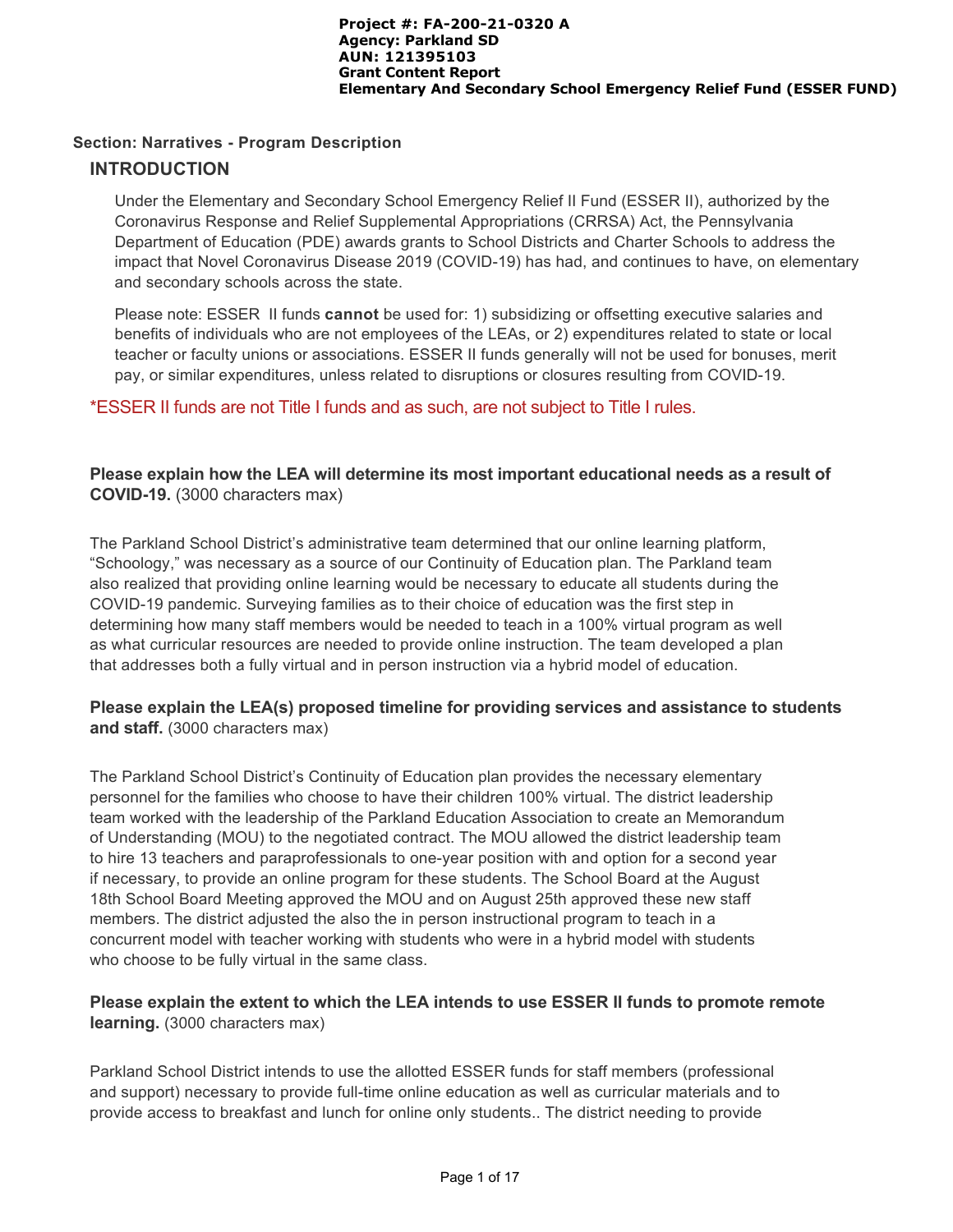for the Hybrid program will use fund for the purchasing of online content, staff and supplies necessary to provide breakfast and lunch for all students as provided by legislation. While the hybrid program provides in person instruct for ½ of students on Monday and Tuesday and ½ for Thursday and Friday the district choose to keep all building's support personnel employed working with assisting professional staff versus furloughing these staff members. Finally, the need for online resources in various departments such as online textbooks and students evaluation programs that will help assess student learning loss and allow for targeted remediation.

## **Please describe how the LEA intends to assess and address student learning gaps resulting from the disruption in educational services.** (3000 characters max)

The Parkland School District has been using many types of assessments including formative assessments, diagnostic assessments, placement assessments as well as summative assessments to identify a student's strength and weakness. Assessments provided at the end of each year continued, and staff reviewed the data to identify possible learning gaps for each student. Students will have the ability over the summer to work on the gaps utilizing various district corrective programs. Staff will work over the summer to pace out instruction for the fall, keeping in mind the concepts and skills that need review from the previous year or course. In the fall, students will again be provided diagnostic and placement assessments (e.g. benchmark assessments in "Go Math," "Study Island," and expanding our ELA program "Wonders" at the Elementary level as well as Classroom Diagnostic Tools). Data from these assessments will allow staff members to identify gaps in learning and students will be provided reteaching and or learning paths to assist in remediation.

## **Please describe the LEA(s) proposed procedures for evaluating local COVID-19 impacts in relation to education programming and delivery.** (3000 characters max)

Areas of emphasis should include:

- Documenting learning loss associated with extended school closure;
- Outlining the development of local continuity of education plans over the course of emergency response efforts; and
- Detailing supports for vulnerable student populations and families.

The Parkland School District administrative team, led by the Director of Business Administration, set out to develop a two-year plan in which the district would utilize ESSER funds. Most important was to understand the effects of Act 13 and the need to pay all employees to the end of the June 2020 budget and the subsequent need to provide the Parkland community with zero (\$0) tax increase for the 2020- 2021 school year. Knowing that the district would be using a large portion of the district's fund balance required the administrative team to re-evaluate the budget process and how to use one-time ESSER funds. Understanding how ESSER funds could be used was extremely important. Using ESSER funds to assist with the costs associated with a change in programming, particularly for our most vulnerable special education students, the team studied the investment in Paraprofessionals and Teaching Assistants in learning how to use the district's online learning platform "Schoology" and how to work with small groups online to meet the needs of these students. The team also identified the need to assist our students by making sure their devices worked and when issues occurred, a system was set up for rapid exchange or repair of the device.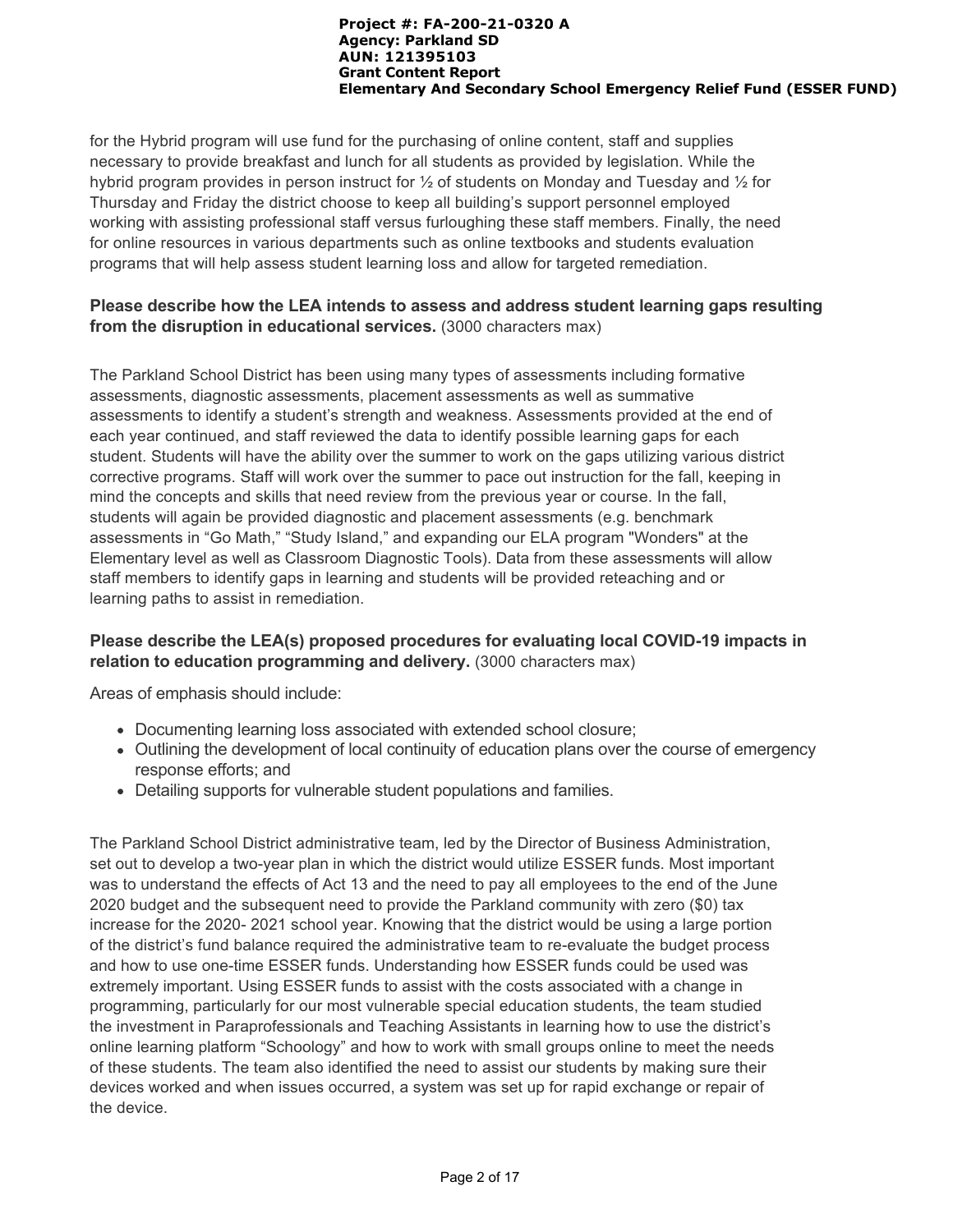## **Please describe the LEA core set of strategies that will be used to guide local investment of ESSER II funding, associated with short-range (***i.e.***, remainder of the 2020-21 school year) and long-range (2021-22 and 2022-2023 school years) timelines.** (3000 characters max)

These strategies may entail the establishment, scale-up, refinement, or evaluation of remote learning, as well as strategies for school-based teaching and learning responsive to conditions related to the pandemic. LEAs will be asked to outline how limited, ESSER II funding may support these initiatives and how these funds might interact with other federal funding, including enhanced Title IV flexibility, to ensure strategic and sustainable use of funds.

The Parkland School District administrative team, led by the Director of Business Administration, set out to develop a two-year plan in which the district would utilize ESSER funds. Most important was to understand the effects of Act 13 and the need to pay all employees to the end of the June 2020 budget and the subsequent need to provide the Parkland community with zero (\$0) tax increase for the 2020- 2021 school year. Knowing that the district would be using a large portion of the district's fund balance required the administrative team to re-evaluate the budget process and how to use one-time ESSER funds. Understanding how ESSER funds could be used was extremely important. Using ESSER funds to assist with the costs associated with a change in programming, particularly for our most vulnerable special education students, the team studied the investment in Professional staff, Paraprofessionals and Teaching Assistants in learning how to use the district's online learning platform "Schoology" and how to work with small groups online to meet the needs of these students. The team also identified the need to assist our students by making sure their devices worked and when issues occurred, a system was set up for rapid exchange or repair of the device. Finally, looking long-term to 2021-2022, the need to enhance our use of "Schoology" and one-year staff positions was a way to assist in continuing with our online program and ESSER funds could help our budgetary constraints in 2020-2021 and 2021- 2022.

## **Please describe specific plans, measures, and longer-term evaluative strategies concerning student learning gaps - as well as opportunity to learn factors - stemming from COVID-19.** (3000 characters max)

The Parkland School District's Continuity of Education team conferenced daily at 1:00 p.m. Throughout this time plans were made to evaluate the learning that was taking place in our newly created online classrooms. The team agreed that, to the greatest extent possible, staff should continue to deliver instruction online as they would have if students were in school. Teams of teachers will meet towards the end of the school year to discuss expected learning gaps for their content. Continuing with summer availability via learning paths from various programs, we will attempt to close any observable gaps. The beginning of the 2020-2021 school year diagnostic, placement and benchmark assessments will assist in identifying gaps and possible effects of summer slide on the students. Small group instruction will be in place, whether virtual or face-toface, to address any gaps in learning. Progress monitoring of students who are below grade level will enable the district to monitor and work on areas of need in the fall. The team to date has identified some very positive outcomes from the pandemic that we will carry forward such as; teachers have the tools and the ability to stretch their classrooms by using online opportunities. Teachers and support staff realized that families have very different challenges they face daily and knowing this teacher understand now how to individualize learning. Finally, we learned that making personal contact with families daily saw attendance of students in the virtual classrooms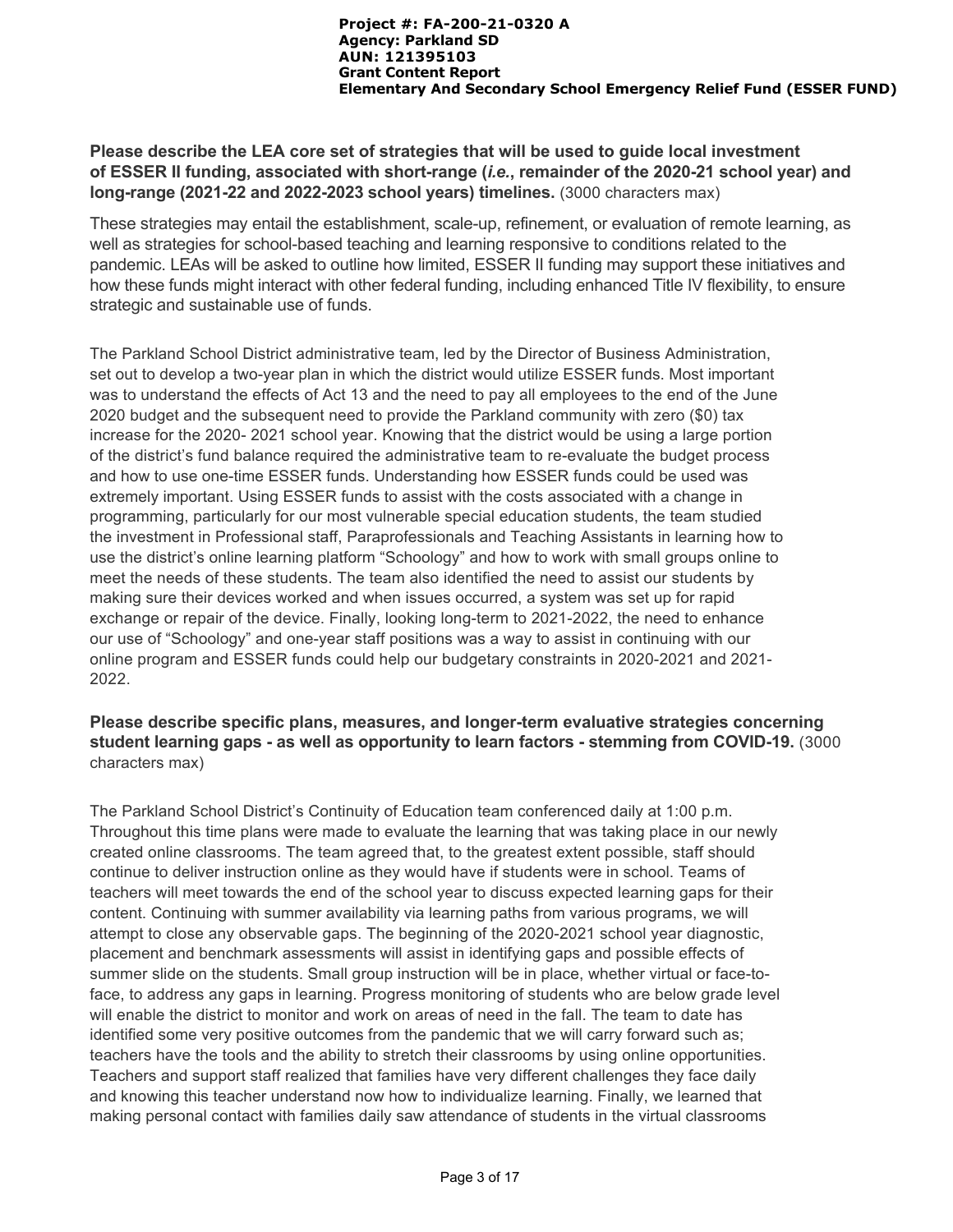increase from the regular school day attendance. The staff learned the power of personal contact with families and how our parents are on the same page as our staff in wanting what is best for their students. These strategies are expected to be important again in the 2021-2022 school year and will continue throughout the 2021-2022 school year.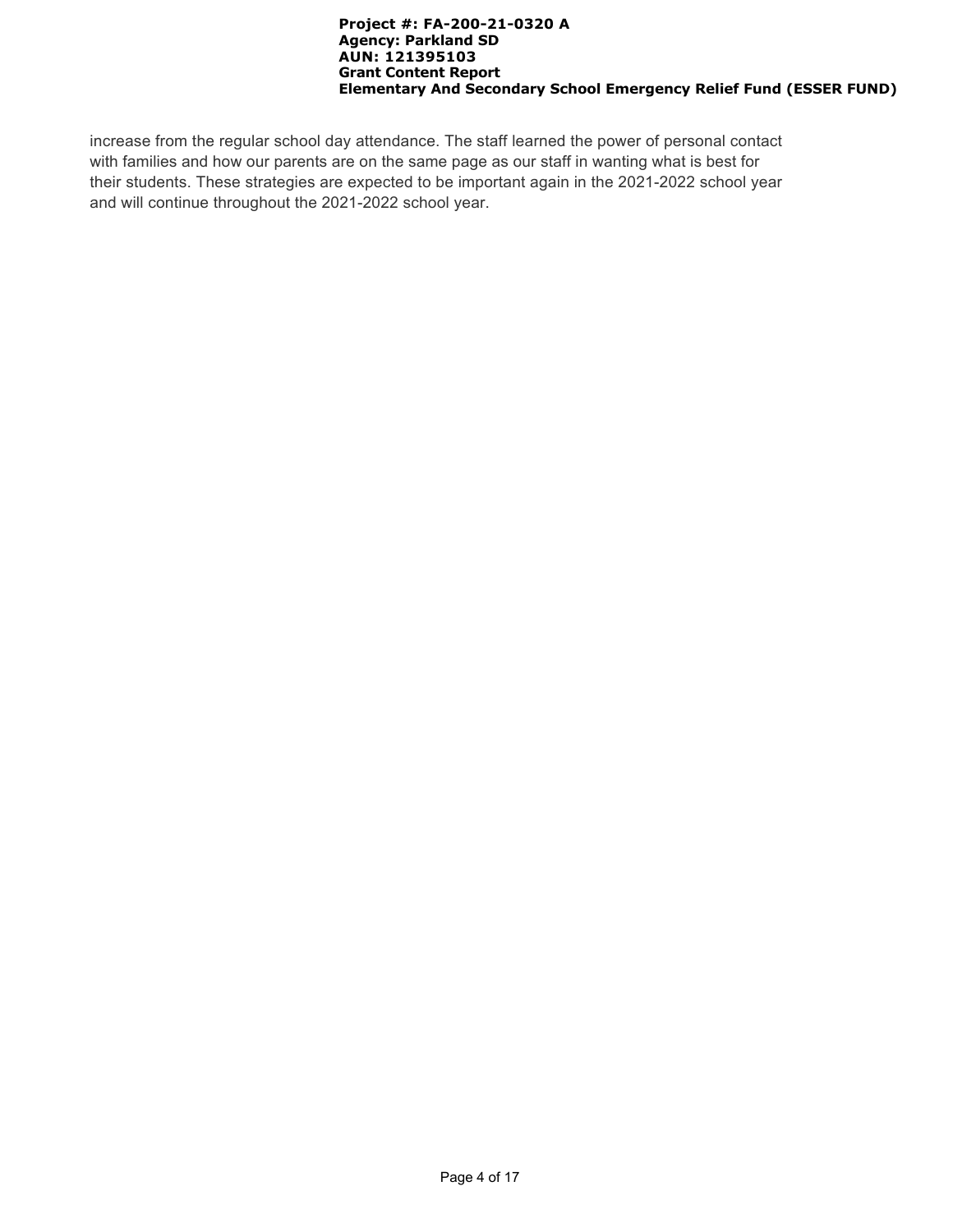# **Section: Narratives - Allowable Usage of Funds**

# **ALLOWABLE USAGE OF FUNDS**

# **Check the box before each intended acceptable use classification your LEA is applying to use ESSER II funds to support.**

For additional information on cleaning and sanitizing your LEA, please visit the following resources:

[CDC - Disinfectant Decision Tool website](https://www.cdc.gov/coronavirus/2019-ncov/community/pdf/ReOpening_America_Cleaning_Disinfection_Decision_Tool.pdf)

[CDC - Cleaning Guide website](https://www.cdc.gov/coronavirus/2019-ncov/community/disinfecting-building-facility.html)

**\***If your LEA is spending in an area authorized by the ESEA of 1965, please select option (1), then specify which sub-program(s) will be included by selecting from options "A - L".

 **(1) Any activity authorized by the ESEA of 1965.**

 **-(1a) Title I, Part A (Improving Basic Programs Operated by LEAs; Section 1003 school improvement)** 

 $\blacksquare$  -(1b) Title I, Part C (Education of Migratory Children)

 **-(1c) Title I, Part D (Prevention and Intervention Programs for Children and Youth Who Are Neglected, Delinquent, or At Risk)**

 $\blacksquare$  -(1d) Title II, Part A (Supporting Effective Instruction)

 **-(1e) Title III, Part A (English Language Acquisition, Language Enhancement, and Academic Achievement)**

- **-(1f) Title IV, Part A (Student Support and Academic Enrichment Grants)**
- **-(1g) Title IV, Part B (21st Century Community Learning Centers)**
- **-(1h) Title V, Part B (Rural and Low-Income School Program)**
- **-(1i) Subtitle B of title VII of the McKinney Vento Homeless Assistance Act**
- **-(1j) The Individuals with Disabilities Education Act (''IDEA'')**
- $\blacksquare$  -(1k) The Adult Education and Family Literacy Act
- **-(1l) The Carl D. Perkins Career and Technical Education Act of 2006 (''the Perkins Act'')**

 **(2) Coordination of preparedness and response efforts of local educational agencies with State, local, Tribal, and territorial public health departments, and other relevant agencies, to improve coordinated responses among such entities to prevent, prepare for, and respond to COVID-19.**

 **(3) Providing principals and others school leaders with the resources necessary to address the needs of their individual schools. See help text for example.**

 **(4) Activities to address the unique needs of low-income children or students, children with disabilities, English learners, racial and ethnic minorities, students experiencing homelessness, and foster care youth, including how outreach and service delivery will meet the needs of each population.**

 **(5) Developing and implementing procedures and systems to improve the preparedness and response efforts of local educational agencies. See help text for example.**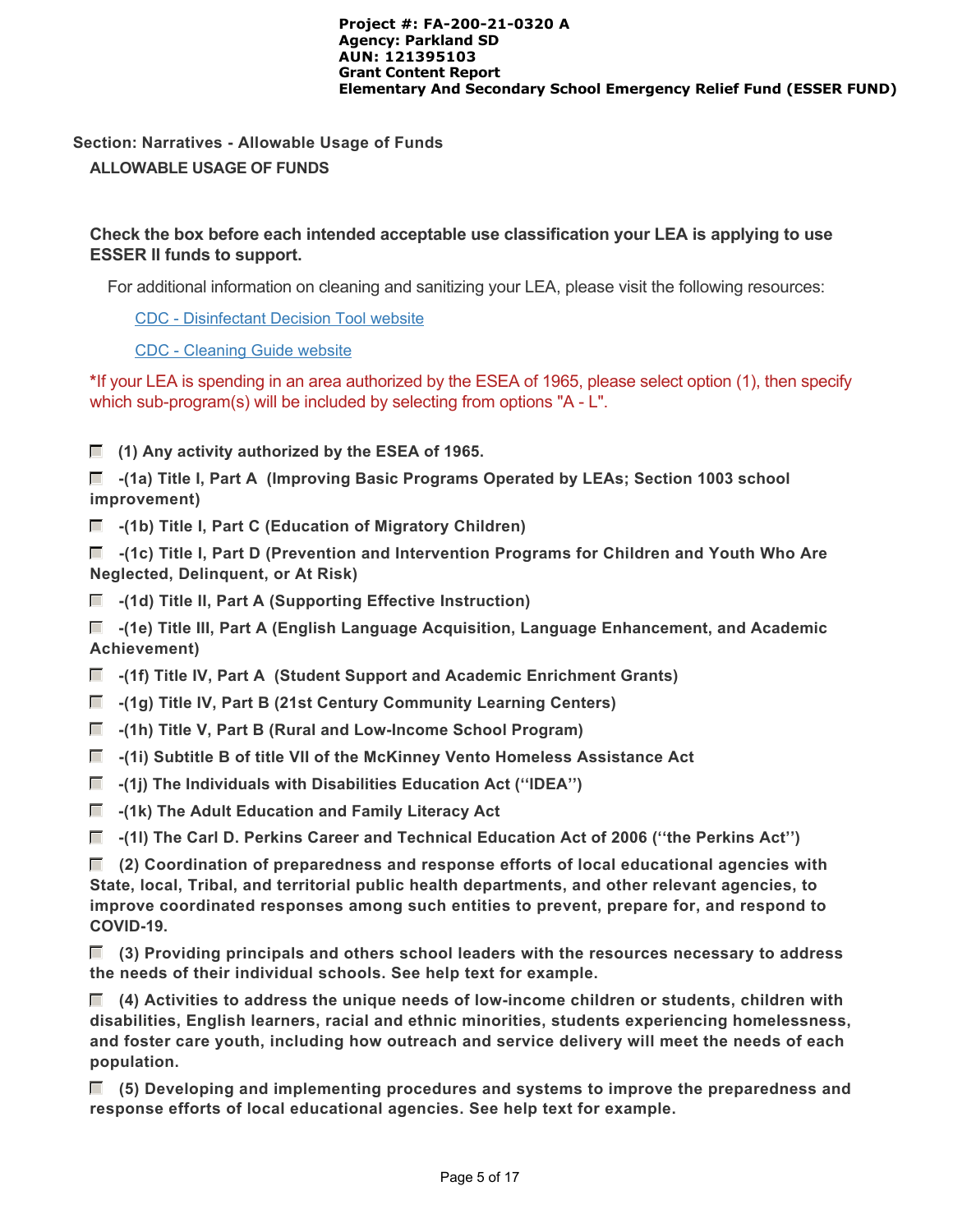**(6) Training and professional development for staff of the local educational agency on sanitation and minimizing the spread of infectious diseases. (For helpful tips on cleaning and sanitizing your LEA, please visit CDC's website, links are provided in the question text above.) \*\*Purchases of Personal Protective Equipment (PPE) are allowable, if not already purchased using ESSER.\*\***

 **(7) Purchasing supplies to sanitize and clean the facilities of a local educational agency, including buildings operated by such agency.**

 **(8) Planning for and coordinating during long-term closures, including how to provide meals to eligible students, how to provide technology for online learning to all students, how to provide guidance for carrying out requirements under the IDEA and ensuring other educational services can continue to be provided consistent with all Federal, State, and local requirements.**

 **(9) Purchasing educational technology (including hardware, software, and connectivity) for students who are served by the local educational agency that aids in regular and substantive educational interaction between students and their classroom instructors, including low-income students and students with disabilities, which may include assistive technology or adaptive equipment.**

 **(10) Providing mental health services and supports.**

 **(11) Planning and implementing activities related to summer learning and supplemental afterschool programs, including providing classroom instruction or online learning during the summer months and addressing the needs of low-income students, students with disabilities, English learners, migrant students, students experiencing homelessness, and children in foster care.**

 **(12) Addressing learning loss among students, including low-income students, children with disabilities, English learners, racial and ethnic minorities, students experiencing homelessness, and children and youth in foster care.**

 **-(12a) Administering and using high-quality assessments that are valid and reliable, to accurately assess students' academic progress and assist educators in meeting students' academic needs, including through differentiating instruction.**

 **-(12b) Implementing evidence-based activities to meet the comprehensive needs of students.**

 **-(12c) Providing information and assistance to parents and families on how they can effectively support students, including in a distance learning environment.**

 **-(12d) Tracking student attendance and improving student engagement in distance education.**

 **(13) School facility repairs and improvements to enable operation of schools to reduce risk of virus transmission and exposure to environmental health hazards, and to support student health needs.**

 **(14) Inspection, testing, maintenance, repair, replacement, and upgrade projects to improve the indoor air quality in school facilities, including mechanical and non-mechanical heating, ventilation, and air conditioning systems, filtering, purification and other air cleaning, fans, control systems, and window and door repair and replacement.**

 **(15) Other activities that are necessary to maintain the operation of and continuity of services in local educational agencies and continuing to employ existing staff of the local educational agency.**

**Based on your selections above, please complete the table by identifying categories of usage,**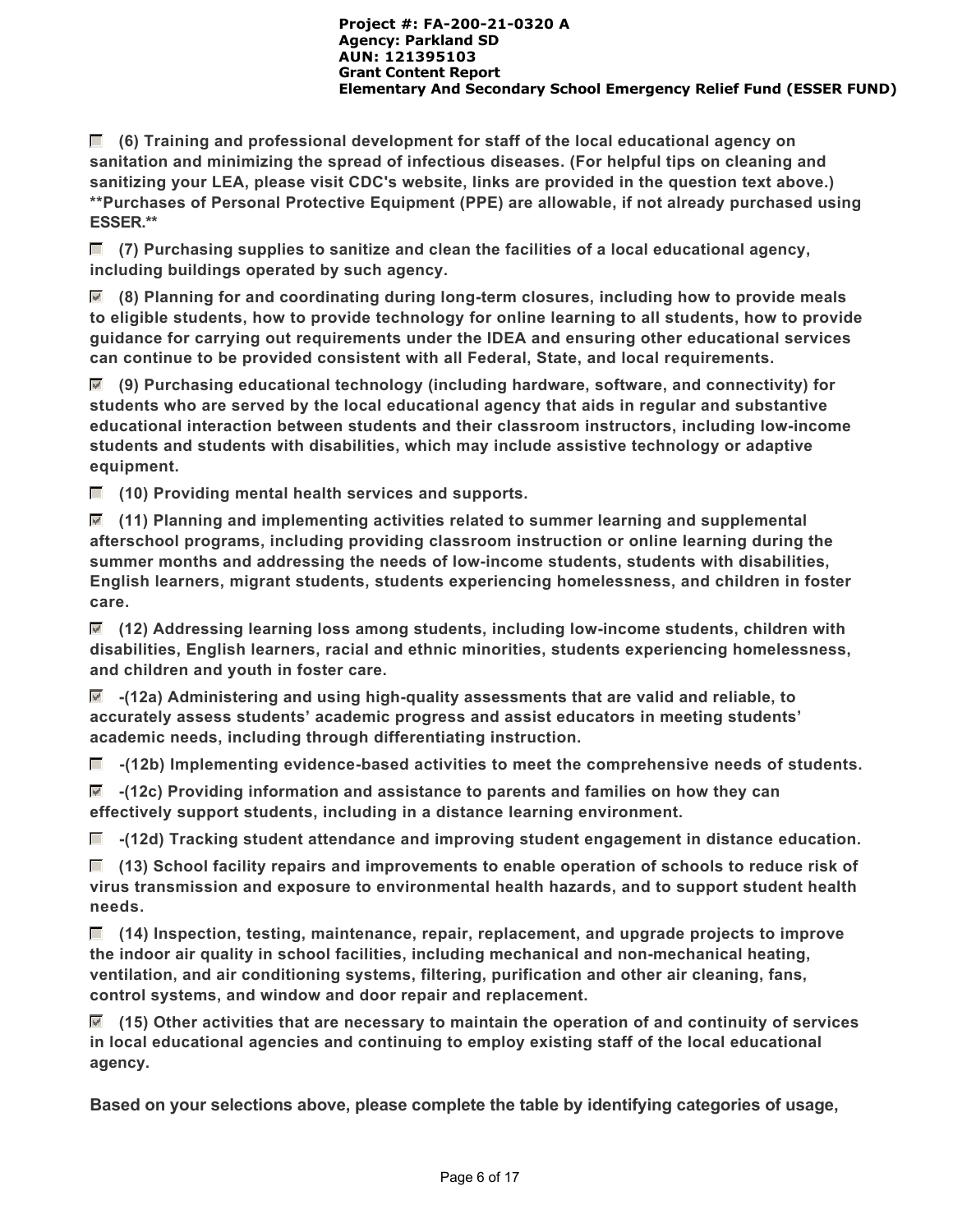**and providing a description of how your LEA will utilize the funds. The description has a maximum of 1000 characters.**

**\***For consortium applications, please include a line for each applicable LEA/Usage combination

| <b>LEA Name</b>                  | <b>Allowable Usage of Funds</b>                                            | <b>Description (1000 max</b><br>characters)                                                                                                                                                                                                                                                                               |  |  |
|----------------------------------|----------------------------------------------------------------------------|---------------------------------------------------------------------------------------------------------------------------------------------------------------------------------------------------------------------------------------------------------------------------------------------------------------------------|--|--|
| <b>Parkland School District</b>  | (8) Planning for and<br>coordinating during long-term<br>closures          | Funds will be utilized for<br>providing daily breakfast and<br>lunch for all students including a<br>program or those students who<br>have choen to learn in a full<br>virtual environment.                                                                                                                               |  |  |
| <b>Parkland School Diostrict</b> | (9) Purchasing educational<br>technology                                   | Parkland school district will<br>untilize grant money for o line<br>curriular materials that will allow<br>for students access while<br>learning in a full virtual<br>environment. The materials will<br>assist in engaging students with<br>the curriculum and the teacher.<br>materials that currently do not<br>exist. |  |  |
| <b>Parkland School district</b>  | (11) Planning and implementing<br>activities related to summer<br>learning | Parkland School District will<br>expand Camp Discover over the<br>summer to include curricular<br>activities for Title I students K-2<br>addressing gaps in reading as<br>identified by our "Wonders"<br>Language Arts assessments.                                                                                       |  |  |
| <b>Parkland School District</b>  | -(12a) Administering and using<br>high-quality assessments                 | Funds from the grant will allow<br>the district to purchase online<br>content which includes<br>researched based summative<br>and formative assessments<br>embedded into the curriculm.<br>These assessments will be<br>intrumental                                                                                       |  |  |
|                                  |                                                                            | Funds will be utilized to purchse<br>online curricular materials that<br>will have evidenced based<br>formative and sumative                                                                                                                                                                                              |  |  |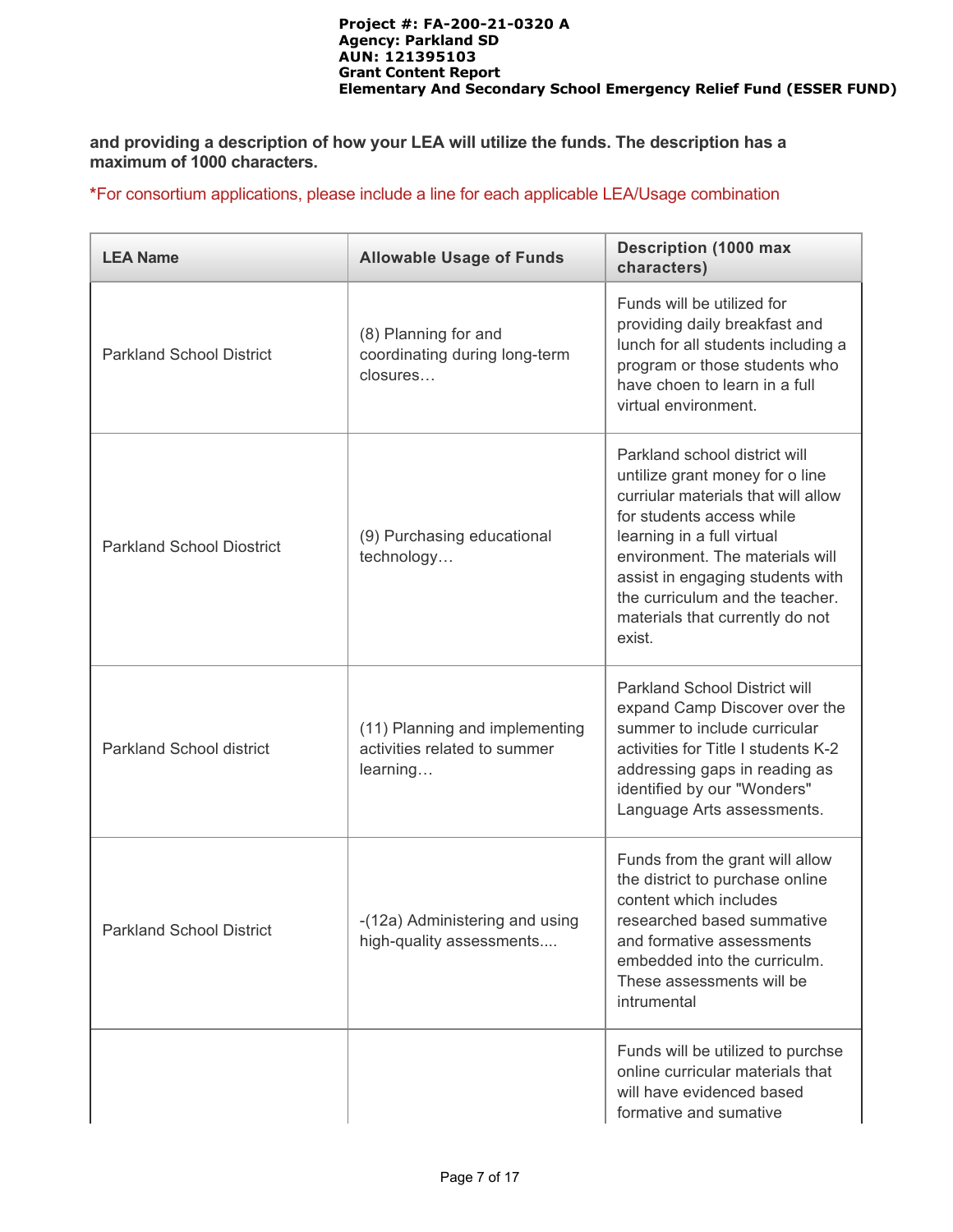| <b>LEA Name</b>                 | <b>Allowable Usage of Funds</b>                   | <b>Description (1000 max</b><br>characters)                                                                                                                                                                                                                                                                                                                                                                                                                      |
|---------------------------------|---------------------------------------------------|------------------------------------------------------------------------------------------------------------------------------------------------------------------------------------------------------------------------------------------------------------------------------------------------------------------------------------------------------------------------------------------------------------------------------------------------------------------|
| <b>Parkland School District</b> | -(12b) Implementing evidence-<br>based activities | assessments. The data will be<br>utilized to identified pathways for<br>students and parents to follow<br>which will assist in the<br>remediation and enrichment of<br>students.                                                                                                                                                                                                                                                                                 |
| <b>Parkland School District</b> | (15) Other activities that are<br>necessary       | <b>Parkland School District will</b><br>utilize grant funds to offset sales<br>of suport staff members who<br>were kept on the payroll on<br>Wednesday's when they could<br>have been furloughed. These<br>staff members performed other<br>assigned activities not part of<br>their job description and or we<br>provided professsioanl<br>development designed to<br>provide the necessary skills<br>needed to work with students in<br>a virtual environment. |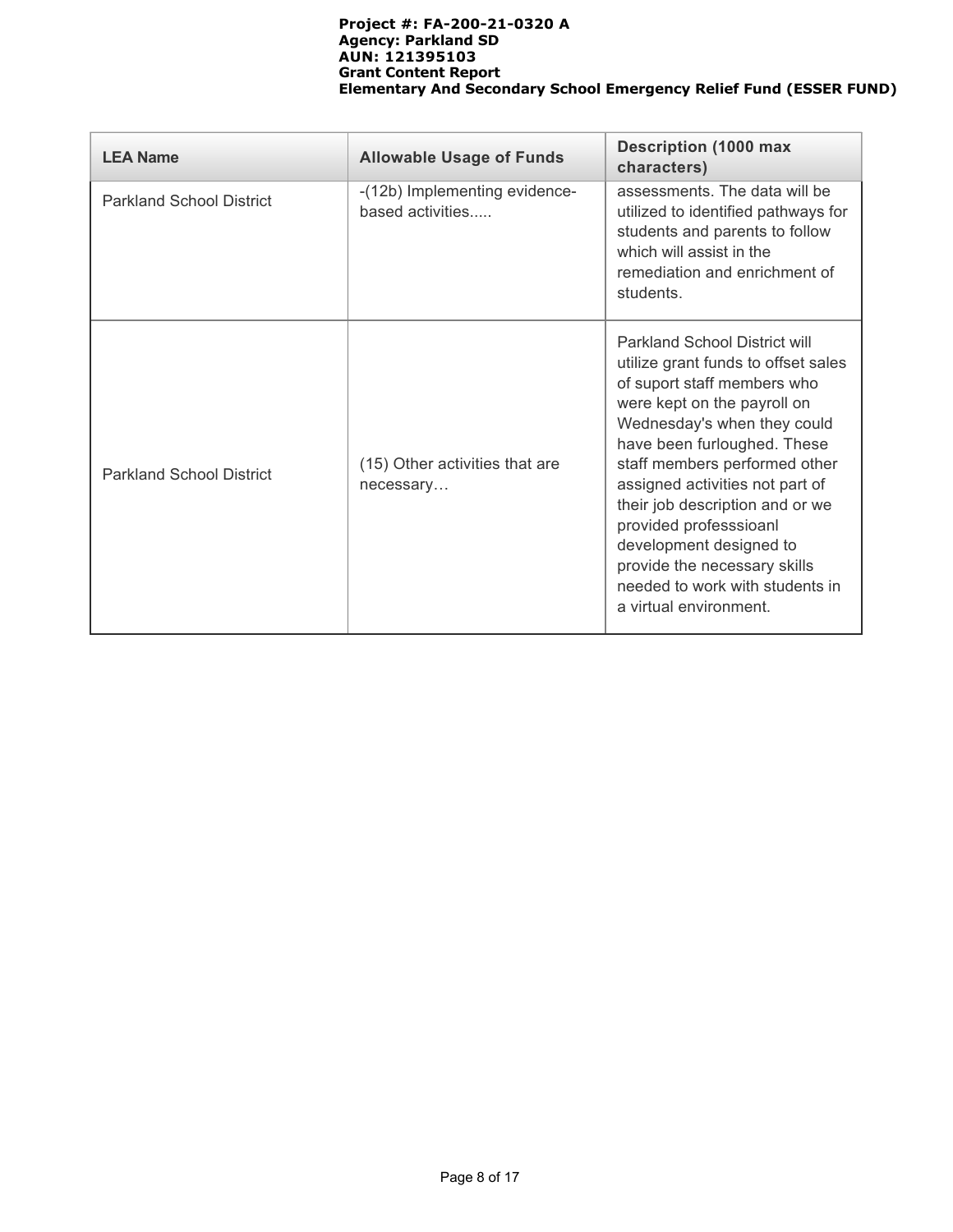## **Section: Narratives - ESSER II Fund Assurances**

## **ESSER II FUND ASSURANCES**

LEAs that receive more than \$150,000 in CRRSA Act funds will complete quarterly FFATA reports, including the following data: (LEAs receiving less than \$150,000 please select 'NO')

- The total amount of funds received, the amount spent or obligated for each project or activity,
- A detailed list of all projects or activities supported with CRRSA Act funds including:
	- Name
	- Description
	- Estimated number of jobs created or retained (where applicable)
- Detailed information on subcontracts and subgrantees, including FFATA data elements, as prescribed by OMB.

## Yes

LEA will, to the greatest extent practicable, continue to compensate its employees and contractors during the period of any disruptions or closures related to COVID-19 in compliance with section 315 of Division M of the CRRSA Act. In addition, each entity that accepts funds will continue to pay employees and contractors to the greatest extent practicable based on the unique financial circumstances of the entity. CRRSA Act funds generally will not be used for bonuses, merit pay, or similar expenditures, unless related to disruptions or closures resulting from COVID-19.

Yes

The LEA will cooperate with any examination of records with respect to such funds by making records available for inspection, production, and examination, and authorized individuals available for interview and examination, upon the request of (i) the Department and/or its Inspector General; or (ii) any other federal agency, commission, or department in the lawful exercise of its jurisdiction and authority.

Records pertaining to the ESSER II Funds, including financial records related to use of grant funds, will be retained separately from those records related to the LEA's use of ESSER Funds.

#### Yes

LEA maintains inventory records, purchase orders and receipts for equipment (over \$5,000) purchased, Computing Devices, Special Purpose Equipment (\$300 - \$4,999), and will conduct a physical inventory every two years. Please note: Inventory of equipment purchased with federal funds must be broken out by funding source.

## Yes

The LEA will comply with all reporting requirements, including those in Section 15011 of the CARES Act and section 313(f) of the Division M of the CRRSA Act and submit required quarterly reports to the SEA at such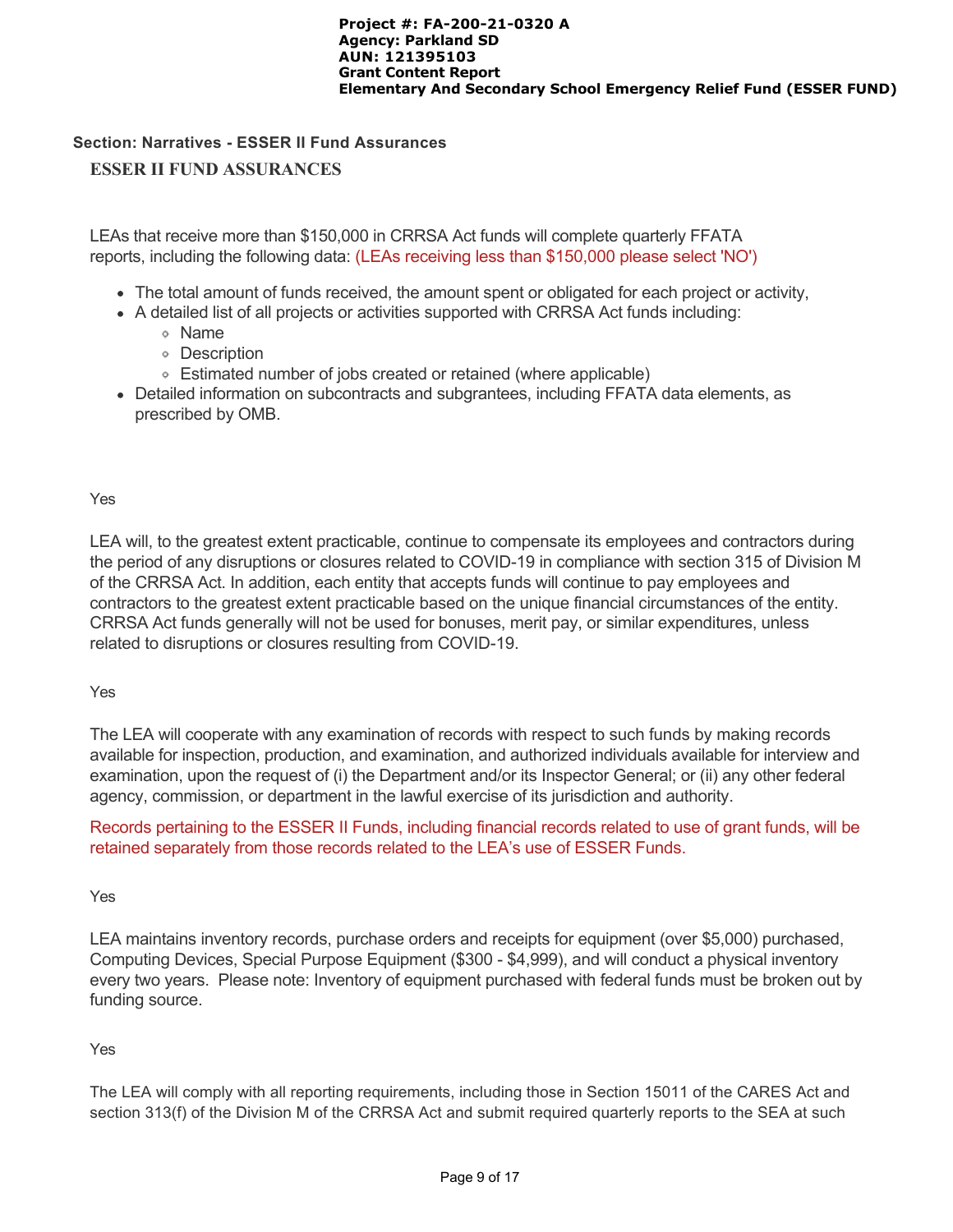time and in such manner and containing such information as the SEA may subsequently require.

The report must provide a detailed accounting of the use of funds, including how the LEA is using funds to measure and address learning loss among students disproportionately affected by coronavirusand school closures, including low-income students, children with disabilities, English learners, racial and ethnic minorities, students experiencing homelessness, and children and youth in foster care. The SEA may require additional reporting in the future. (See also 2 CFR 200.328-200.329).

Yes

Any LEA receiving funding under this program will have on file with the SEA a set of assurances that meets the requirements of section 442 of the General Education Provisions Act (GEPA) (20 U.S.C. 1232e).

Yes

To the extent applicable, an LEA will include in its local application a description of how the LEA will comply with the requirements of section 427 of GEPA (20 U.S.C. 1228a). The description must include information on the steps the LEA proposes to take to permit students, teachers, and other program beneficiaries to overcome barriers (including barriers based on gender, race, color, national origin, disability, and age) that impede equal access to, or participation in, the program.

Yes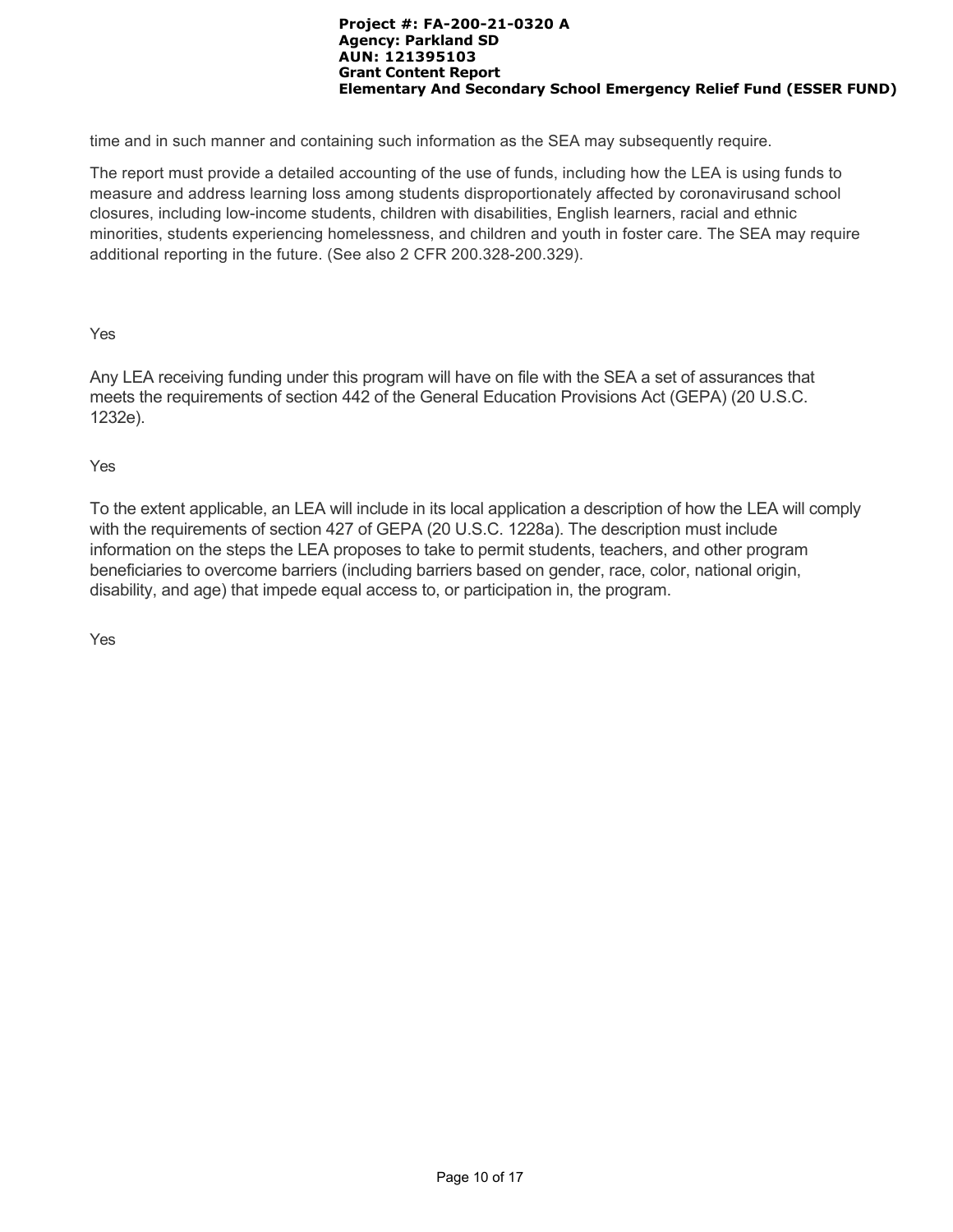## **Section: Narratives - ESSER II Reporting USES OF FUNDS**

LEAs may be required to track the following expenses if they were selected in the Usage of Funds section.

- Purchasing educational technology (including hardware, software, and connectivity), which may include assistive technology or adaptive equipment
- Activities focused specifically to addressing the unique needs of low-income students, children with disabilities, English learners, racial and ethnic minorities, students experiencing homelessness, and foster care youth
- Providing mental health supports and services
- Sanitization and minimizing the spread of infectious diseases, including cleaning supplies and staff training to address sanitization and minimizing the spread of infectious diseases
- Summer learning and supplemental afterschool programs
- Other (uses of funds not included above)

I understand that I may have to report on the requirements listed above.

Yes

## **HOME INTERNET ACCESS**

LEAs may be required to report on the types of services provided if funds were spent on home internet access (purchasing educational technology which includes connectivity) for students. Types of services may include any or all of the following:

- Mobile hotspots with paid data plans
- Internet connected devices with paid data plans
- District pays for the cost of home Internet subscription for student
- District provides home Internet access through a district-managed wireless network

I understand that I may have to report on the requirements listed above.

Yes

## **LEARNING DEVICES**

LEAs may be required to report on the number of students that received devices per grade span (elementary vs. secondary) and the proportion based on total enrollment if funds were spent on learning devices for students.

I understand that I may have to report on the requirements listed above.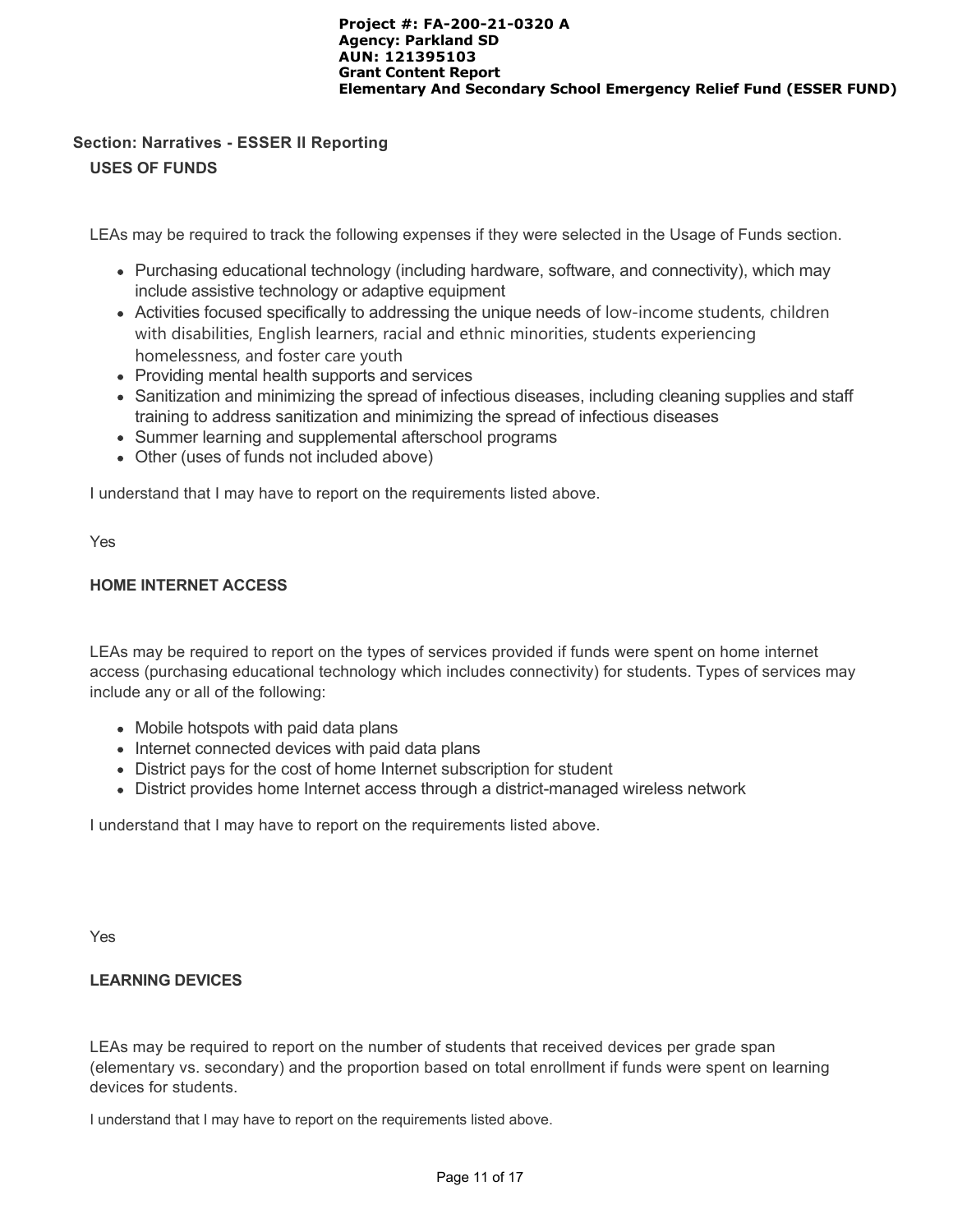Yes

## **STUDENT PARTICIPATION AND ENGAGEMENT**

LEAs may be required to report on all methods used to document student participation and engagement during remote learning if funds were used to develop, initiate and/or implement remote learning. Methods may include any or all of the following:

- Submission of assignments
- Participation in assessments
- Tracking student logins to online learning platforms
- Participation in individual coaching or check ins
- Participation in email, text or other electronic communication
- Participation in help lines or hot lines for help with remote learning
- Participation in synchronous online classes
- Other

I understand that I may have to report on the requirements listed above.

Yes

## **FULL TIME EQUIVALENT POSTIONS (FTE)**

LEAs may be required to report the number of full-time equivalent (FTE) positions employed in the LEA. *(The number of FTE positions includes all staff regardless of whether the position is funded by Federal, State, local, or other funds—and equals the sum of the number of full-time positions plus the full-time equivalent of the number of part-time positions.)*

I understand that I may have to report on the requirements listed above.

Yes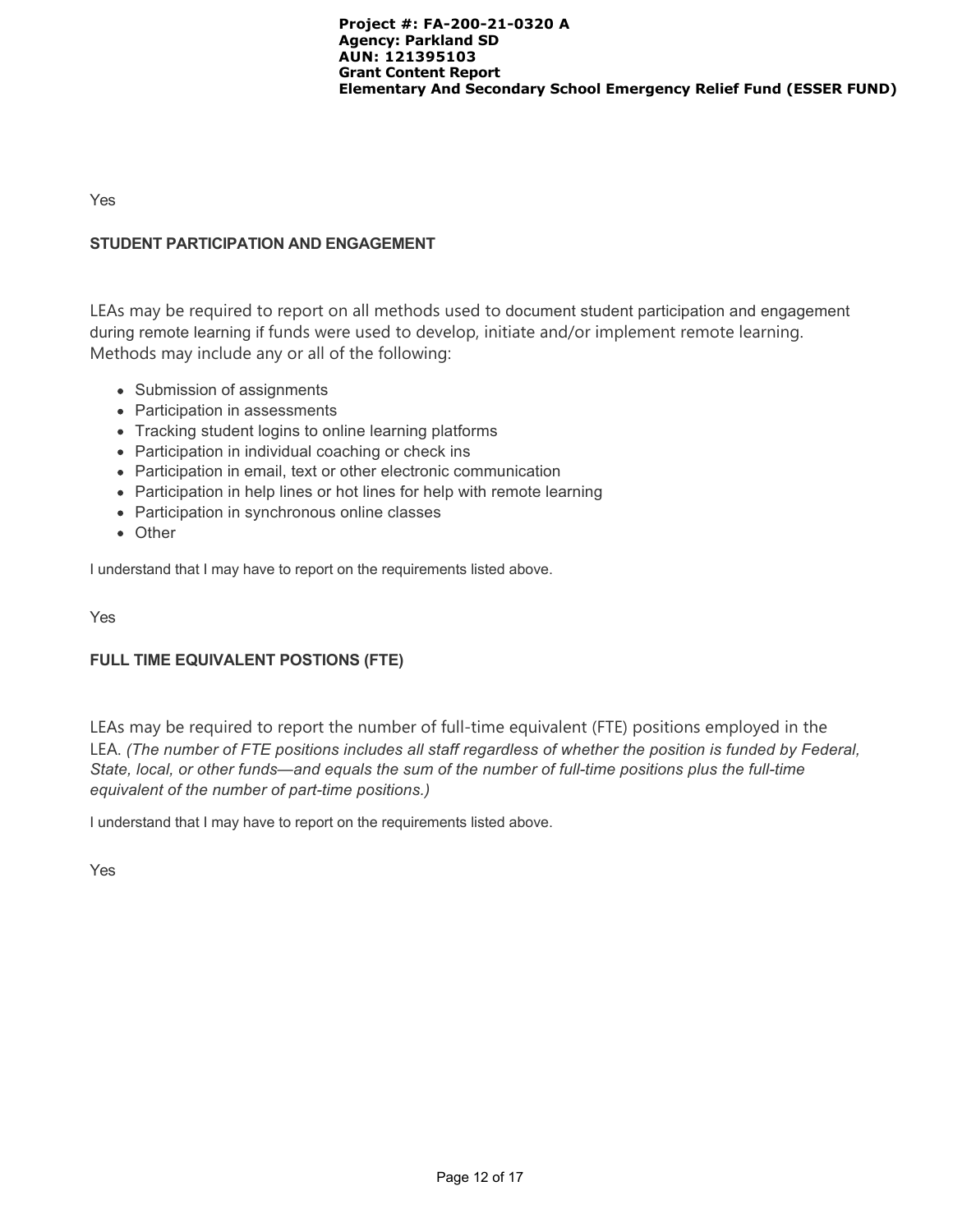# **Section: Budget - Instruction Expenditures BUDGET OVERVIEW**

**Budget** \$5,529,992.00 **Allocation** \$5,529,992.00

# **Budget Over(Under) Allocation**

\$0.00

# **INSTRUCTION EXPENDITURES**

| <b>Function</b>    | <b>Object</b>  | <b>Amount</b>  | <b>Description</b> |
|--------------------|----------------|----------------|--------------------|
| 1000 - Instruction | 100 - Salaries | \$3,093,867.00 |                    |
| 1000 - Instruction | 200 - Benefits | \$1,023,316.00 |                    |
| 1000 - Instruction | 600 - Supplies | \$1,024,556.00 |                    |
|                    |                | \$5,141,739.00 |                    |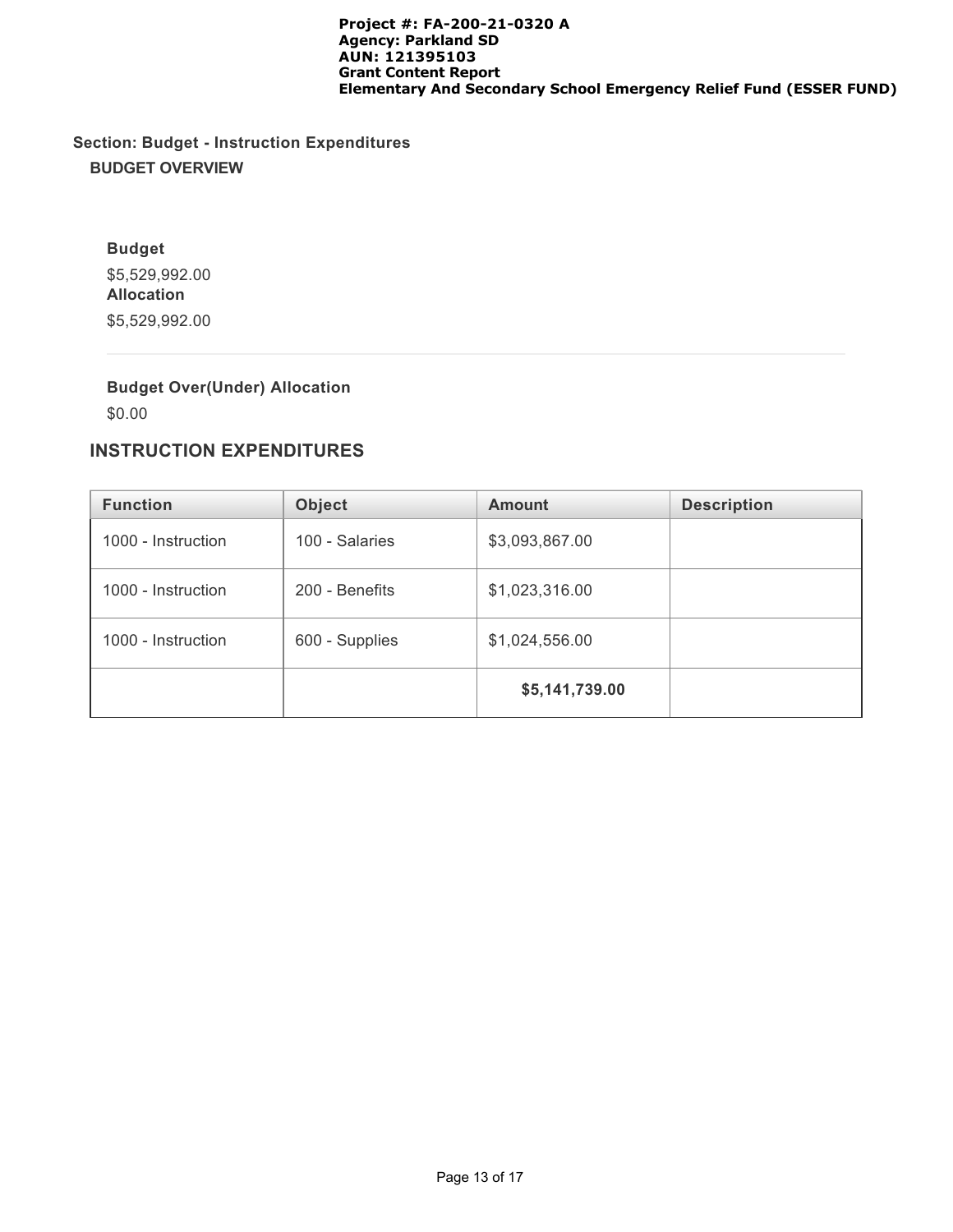# **Section: Budget - Support and Non-Instruction Expenditures BUDGET OVERVIEW**

**Budget** \$5,529,992.00 **Allocation** \$5,529,992.00

**Budget Over(Under) Allocation**

\$0.00

# **SUPPORT AND NON-INSTRUCTIONAL EXPENDITURES**

| <b>Function</b>                          | <b>Object</b>  | <b>Amount</b> | <b>Description</b> |
|------------------------------------------|----------------|---------------|--------------------|
| 3100 - Food Services                     | 100 - Salaries | \$88,055.00   |                    |
| 3100 - Food Services                     | 100 - Salaries | \$65,425.00   |                    |
| 3100 - Food Services                     | 600 - Supplies | \$74,956.00   |                    |
| <b>2000 - SUPPORT</b><br><b>SERVICES</b> | 100 - Salaries | \$111,788.00  |                    |
| <b>2000 - SUPPORT</b><br><b>SERVICES</b> | 200 - Benefits | \$48,029.00   |                    |
|                                          |                | \$388,253.00  |                    |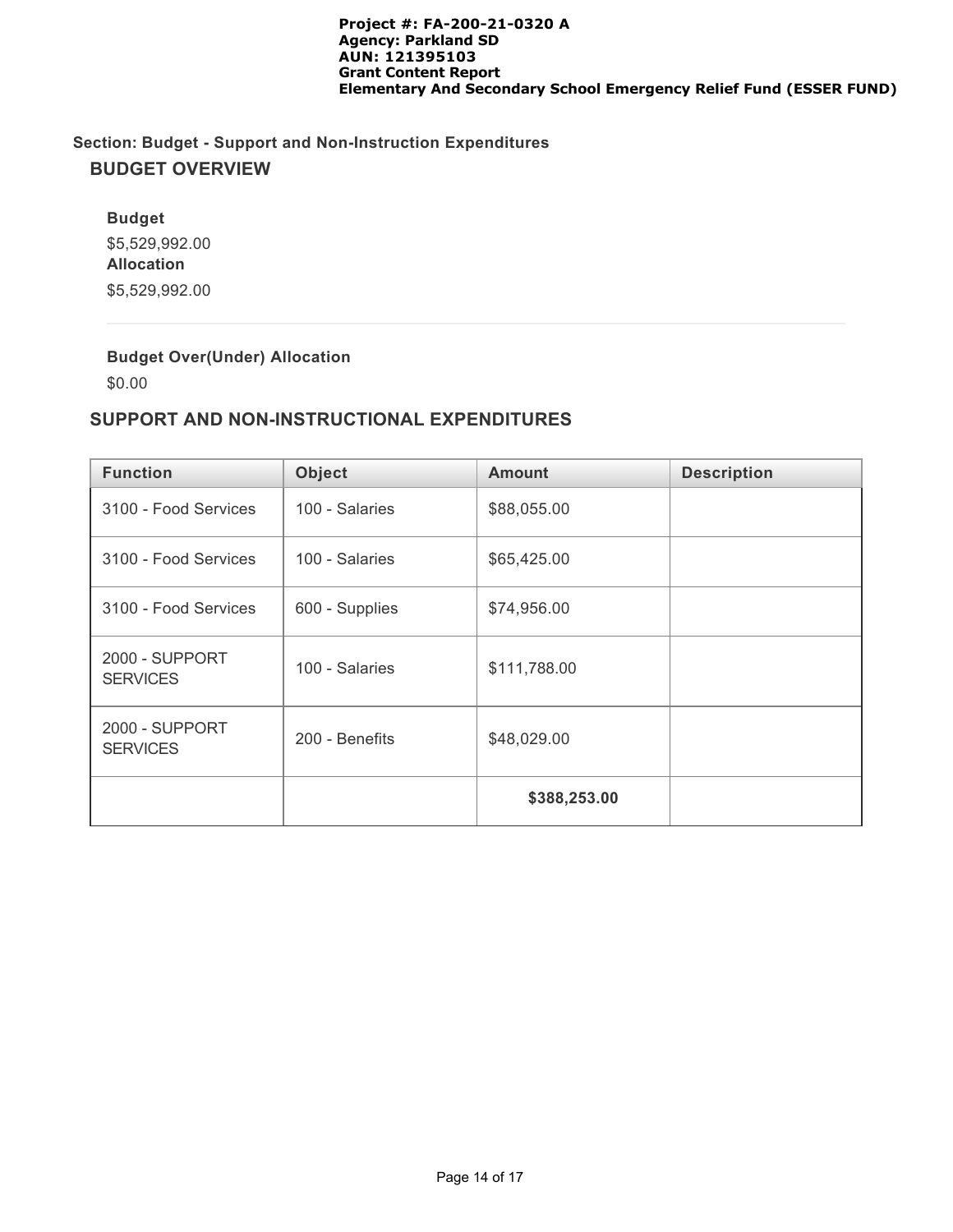## **Section: Budget - Budget Summary**

Display a read-only table showing total budget and allocation amounts.

## **Budget**

\$5,529,992.00 **Allocation** \$5,529,992.00

## **Budget Over(Under) Allocation**

\$0.00

## **BUDGET SUMMARY**

|                                                                            | 100<br><b>Salaries</b> | 200<br><b>Benefits</b>       | 300<br>Purchased<br>Professional<br>and<br><b>Technical</b><br><b>Services</b> | 400<br><b>Purchased</b><br>Property<br><b>Services</b> | 500 Other<br><b>Purchased</b><br><b>Services</b> | 600<br><b>Supplies</b><br>800 Dues<br>and Fees | 700<br>Property | <b>Totals</b>  |
|----------------------------------------------------------------------------|------------------------|------------------------------|--------------------------------------------------------------------------------|--------------------------------------------------------|--------------------------------------------------|------------------------------------------------|-----------------|----------------|
| 1000 Instruction                                                           |                        | \$3,093,867.00\$1,023,316.00 | \$0.00                                                                         | \$0.00                                                 |                                                  | \$0.00 \$1,024,556.00                          | \$0.00          | \$5,141,739.00 |
| 1100 REGULAR<br><b>PROGRAMS-</b><br><b>ELEMENTARY/</b><br><b>SECONDARY</b> | \$0.00                 | \$0.00                       | \$0.00                                                                         | \$0.00                                                 | \$0.00                                           | \$0.00                                         | \$0.00          | \$0.00         |
| 1200 SPECIAL<br><b>PROGRAMS-</b><br><b>ELEMENTARY/</b><br><b>SECONDARY</b> | \$0.00                 | \$0.00                       | \$0.00                                                                         | \$0.00                                                 | \$0.00                                           | \$0.00                                         | \$0.00          | \$0.00         |
| <b>1300 CAREER</b><br><b>AND TECHNICAL</b><br><b>EDUCATION</b>             | \$0.00                 | \$0.00                       | \$0.00                                                                         | \$0.00                                                 | \$0.00                                           | \$0.00                                         | \$0.00          | \$0.00         |
| 1400 Other<br>Instructional<br>Programs-<br>Elementary /<br>Secondary      | \$0.00                 | \$0.00                       | \$0.00                                                                         | \$0.00                                                 | \$0.00                                           | \$0.00                                         | \$0.00          | \$0.00         |
| 1600 * ADULT<br><b>EDUCATION</b><br><b>PROGRAMS</b>                        | \$0.00                 | \$0.00                       | \$0.00                                                                         | \$0.00                                                 | \$0.00                                           | \$0.00                                         | \$0.00          | \$0.00         |
| 1700 Higher<br><b>Education</b>                                            | \$0.00                 | \$0.00                       | \$0.00                                                                         | \$0.00                                                 | \$0.00                                           | \$0.00                                         | \$0.00          | \$0.00         |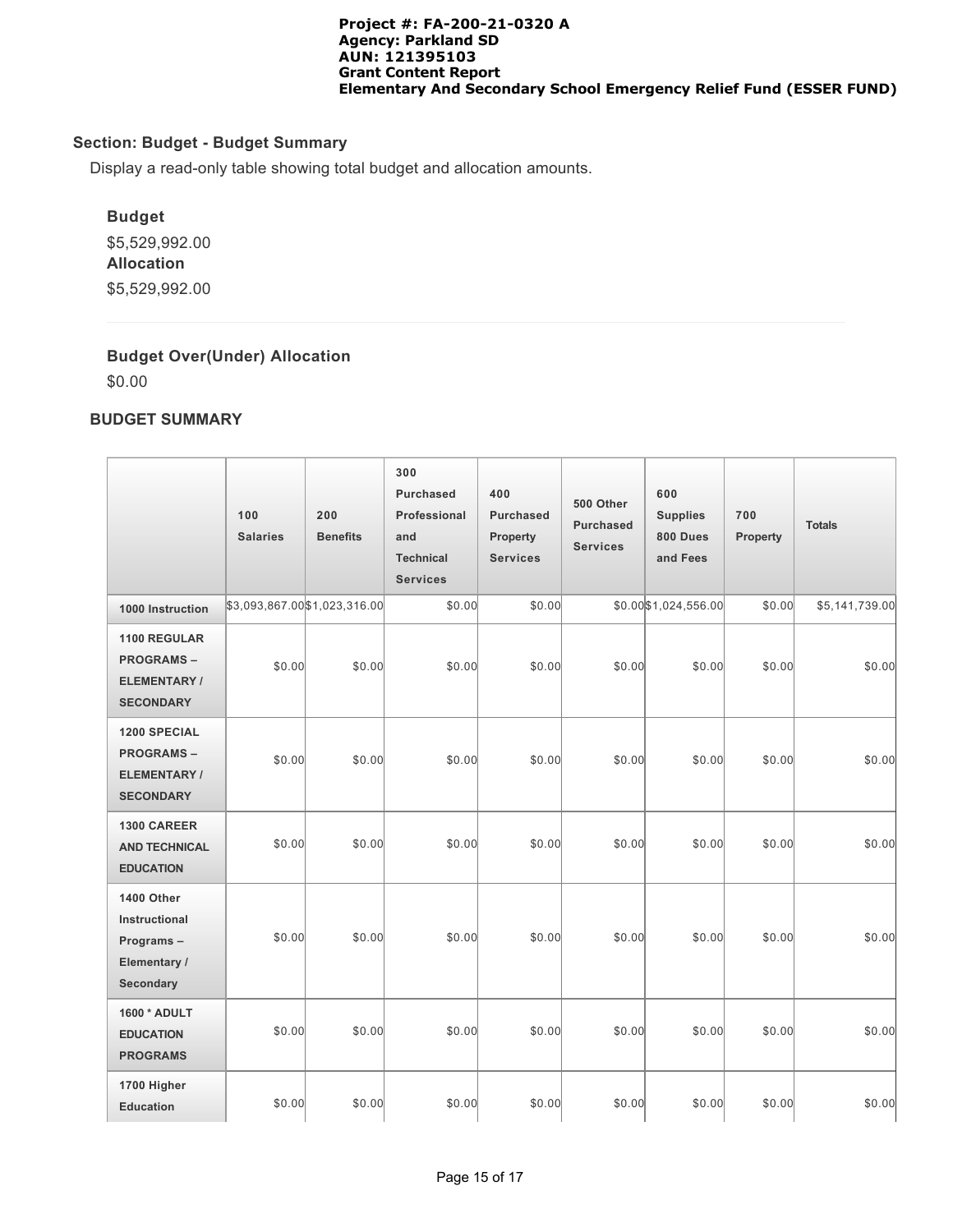|                                                                                | 100<br><b>Salaries</b> | 200<br><b>Benefits</b> | 300<br><b>Purchased</b><br>Professional<br>and<br><b>Technical</b><br><b>Services</b> | 400<br><b>Purchased</b><br>Property<br><b>Services</b> | 500 Other<br><b>Purchased</b><br><b>Services</b> | 600<br><b>Supplies</b><br>800 Dues<br>and Fees | 700<br>Property | <b>Totals</b> |
|--------------------------------------------------------------------------------|------------------------|------------------------|---------------------------------------------------------------------------------------|--------------------------------------------------------|--------------------------------------------------|------------------------------------------------|-----------------|---------------|
| Programs                                                                       |                        |                        |                                                                                       |                                                        |                                                  |                                                |                 |               |
| 1800 Pre-K                                                                     | \$0.00                 | \$0.00                 | \$0.00                                                                                | \$0.00                                                 | \$0.00                                           | \$0.00                                         | \$0.00          | \$0.00        |
| 2000 SUPPORT<br><b>SERVICES</b>                                                | \$111,788.00           | \$48,029.00            | \$0.00                                                                                | \$0.00                                                 | \$0.00                                           | \$0.00                                         | \$0.00          | \$159,817.00  |
| 2100 SUPPORT<br><b>SERVICES -</b><br><b>STUDENTS</b>                           | \$0.00                 | \$0.00                 | \$0.00                                                                                | \$0.00                                                 | \$0.00                                           | \$0.00                                         | \$0.00          | \$0.00        |
| <b>2200 Staff</b><br><b>Support</b><br><b>Services</b>                         | \$0.00                 | \$0.00                 | \$0.00                                                                                | \$0.00                                                 | \$0.00                                           | \$0.00                                         | \$0.00          | \$0.00        |
| 2300 SUPPORT<br><b>SERVICES -</b><br><b>ADMINISTRATION</b>                     | \$0.00                 | \$0.00                 | \$0.00                                                                                | \$0.00                                                 | \$0.00                                           | \$0.00                                         | \$0.00          | \$0.00        |
| 2400 Health<br><b>Support</b><br><b>Services</b>                               | \$0.00                 | \$0.00                 | \$0.00                                                                                | \$0.00                                                 | \$0.00                                           | \$0.00                                         | \$0.00          | \$0.00        |
| 2500 Business<br><b>Support</b><br><b>Services</b>                             | \$0.00                 | \$0.00                 | \$0.00                                                                                | \$0.00                                                 | \$0.00                                           | \$0.00                                         | \$0.00          | \$0.00        |
| 2600 Operation<br>and Maintenance                                              | \$0.00                 | \$0.00                 | \$0.00                                                                                | \$0.00                                                 | \$0.00                                           | \$0.00                                         | \$0.00          | \$0.00        |
| 2700 Student<br><b>Transportation</b>                                          | \$0.00                 | \$0.00                 | \$0.00                                                                                | \$0.00                                                 | \$0.00                                           | \$0.00                                         | \$0.00          | \$0.00        |
| 2800 Central<br><b>Support</b><br><b>Services</b>                              | \$0.00                 | \$0.00                 | \$0.00                                                                                | \$0.00                                                 | \$0.00                                           | \$0.00                                         | \$0.00          | \$0.00        |
| 3000<br><b>OPERATION OF</b><br>NON-<br><b>INSTRUCTIONAL</b><br><b>SERVICES</b> | \$0.00                 | \$0.00                 | \$0.00                                                                                | \$0.00                                                 | \$0.00                                           | \$0.00                                         | \$0.00          | \$0.00        |
| <b>3100 Food</b><br><b>Services</b>                                            | \$153,480.00           | \$0.00                 | \$0.00                                                                                | \$0.00                                                 | \$0.00                                           | \$74,956.00                                    | \$0.00          | \$228,436.00  |
| 3200 Student<br><b>Activities</b>                                              | \$0.00                 | \$0.00                 | \$0.00                                                                                | \$0.00                                                 | \$0.00                                           | \$0.00                                         | \$0.00          | \$0.00        |
|                                                                                |                        |                        |                                                                                       |                                                        |                                                  |                                                |                 |               |